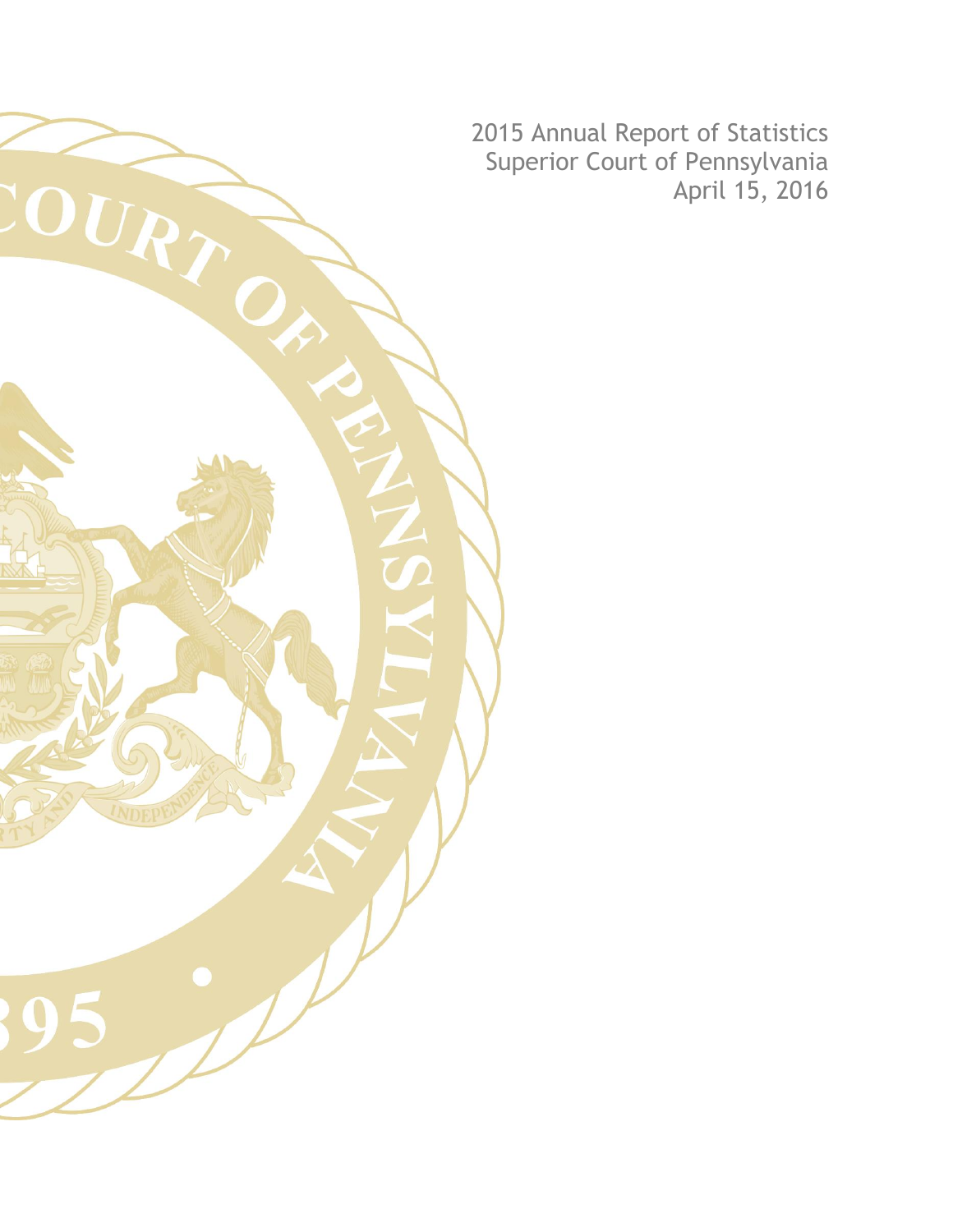

### Superior Court of Pennsylvania 2015



#### **Judges of the Superior Court**

President Judge Susan Peikes Gantman President Judge Emeritus Kate Ford Elliott President Judge Emeritus John T. Bender Judge Mary Jane Bowes Judge Jack A. Panella Judge Christine L. Donohue Judge Jacqueline O. Shogan Judge Cheryl Lynn Allen Judge Anne E. Lazarus Judge Sallie Updyke Mundy Judge Judith Ference Olson Judge Paula Francisco Ott Judge David N. Wecht Judge Victor P. Stabile Judge Patricia H. Jenkins Judge John L. Musmanno Judge James J. Fitzgerald, III Judge William H. Platt Judge Eugene B. Strassburger, III

#### **Department Heads**

David A. Szewczak, Esquire Executive Administrator Joseph D. Seletyn, Esquire Prothonotary Philip H. Yoon, Esquire Chief Staff Attorney Robert M. Levine, Esquire Reporter Peter F. Johnson, Esquire Legal Systems Coordinator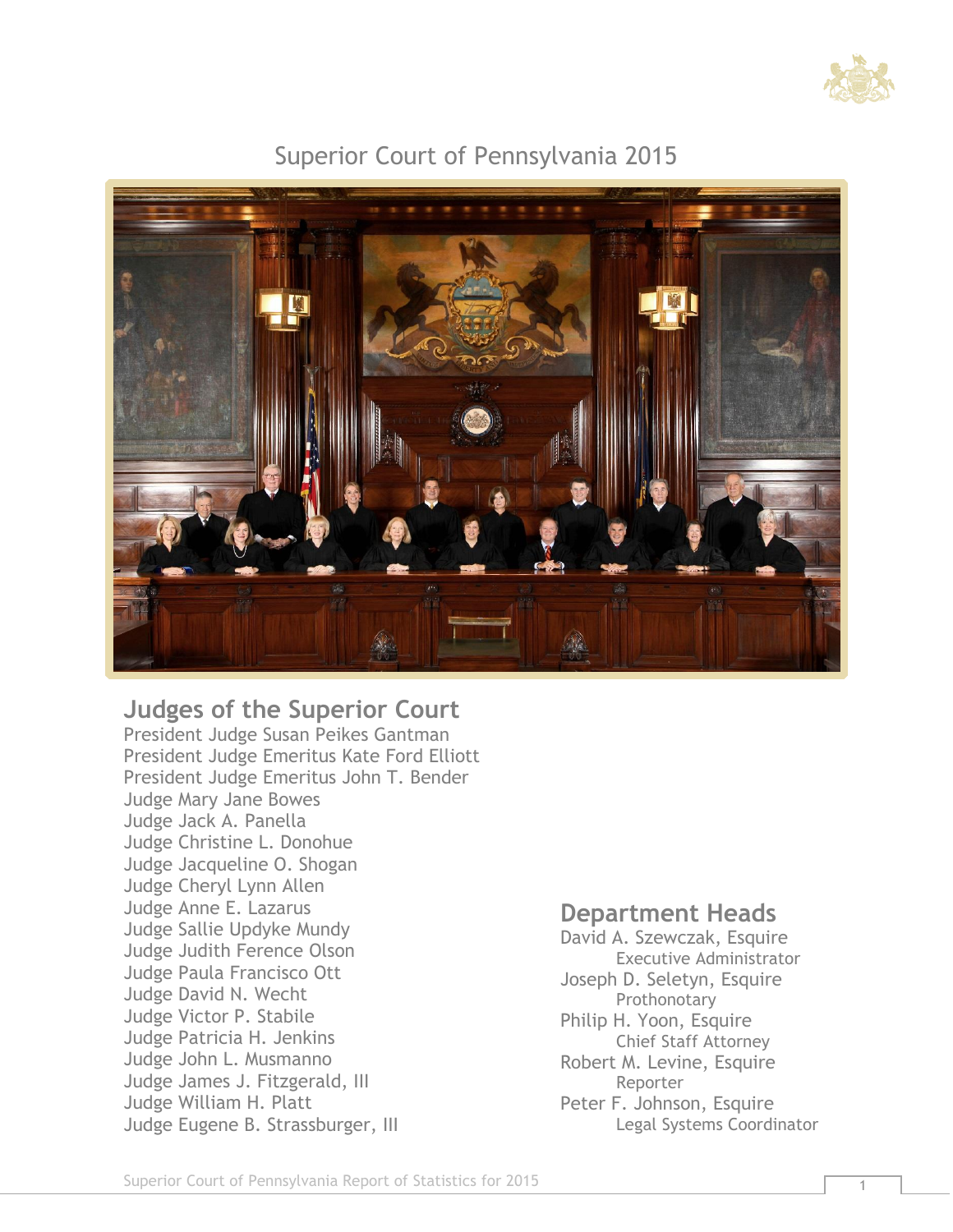



# Appeals by District in 2015

|         | Civil | Criminal | Total |
|---------|-------|----------|-------|
| Eastern | 1,520 | 2,325    | 3,845 |
| Middle  | 845   | 1,439    | 2,284 |
| Western | 844   | 1,189    | 2,033 |
| Total   | 3,209 | 4,953    | 8,162 |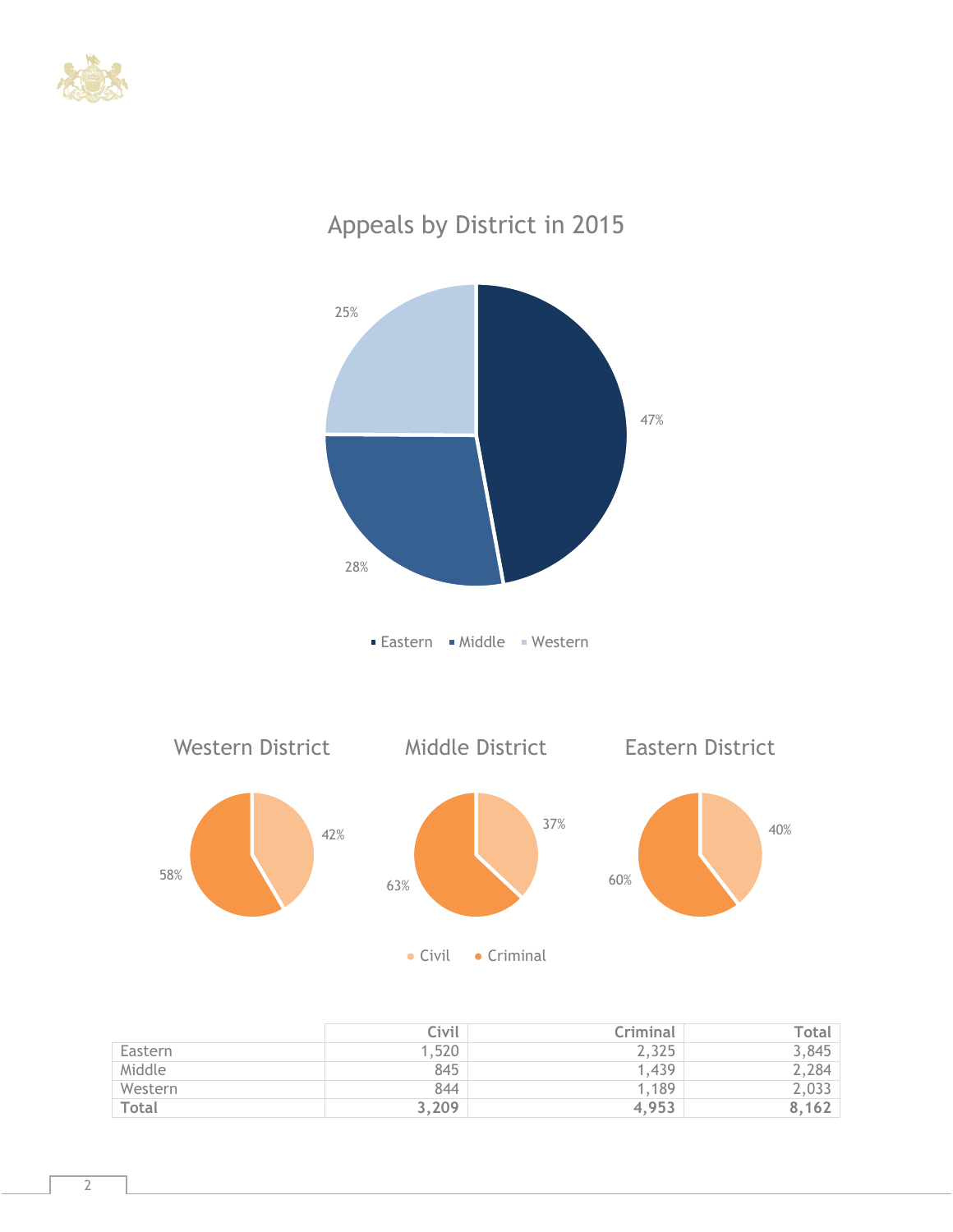



|              | Miscellaneous Docket | <b>Wiretap Docket</b> | <b>Appeals Docket</b> | Total |
|--------------|----------------------|-----------------------|-----------------------|-------|
| Eastern      | 254                  |                       | 3,845                 | 4,169 |
| Middle       | 121                  |                       | 2.284                 | 2,406 |
| Western      | 162                  |                       | 2,033                 | 2,202 |
| <b>Total</b> | 537                  | 78                    | 8.162                 | 8,777 |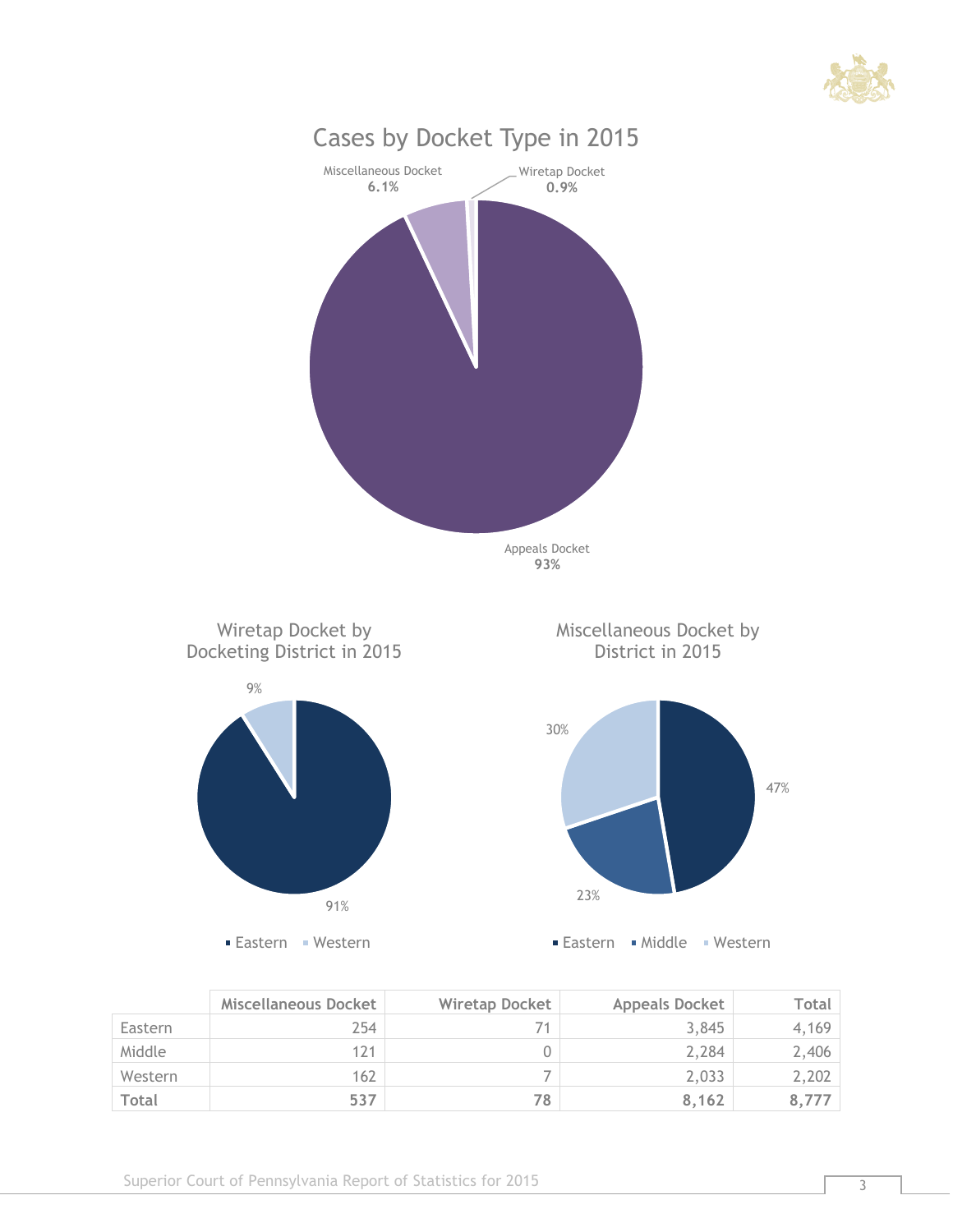![](_page_4_Picture_0.jpeg)

![](_page_4_Figure_1.jpeg)

## Appeals Docket Applications for Relief

## Miscellaneous Docket

![](_page_4_Figure_4.jpeg)

![](_page_4_Figure_5.jpeg)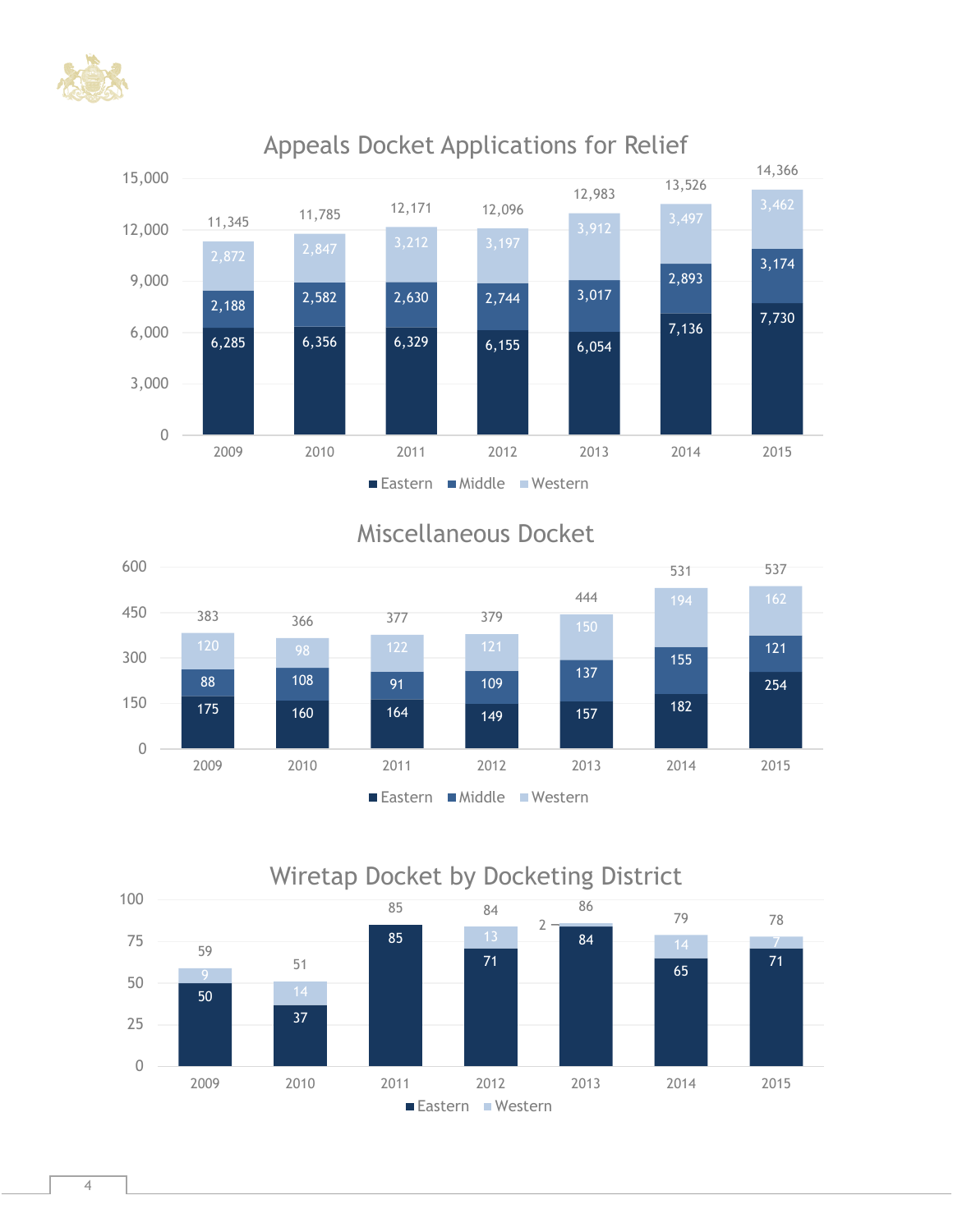![](_page_5_Picture_0.jpeg)

![](_page_5_Figure_1.jpeg)

|                                | 2009  | 2010  | 2011  | 2012  | 2013  | 2014  | 2015  |
|--------------------------------|-------|-------|-------|-------|-------|-------|-------|
| Civil Appeals Pending 1/1      | 2,352 | 2,251 | 1,883 | 1,746 | 1,795 | 1,844 | 1,778 |
| Criminal Appeals Pending 1/1   | 4,461 | 4,410 | 3,967 | 3,840 | 4,020 | 4,133 | 3,945 |
| <b>Total</b>                   | 6,813 | 6.661 | 5,850 | 5,586 | 5,815 | 5,977 | 5,723 |
|                                |       |       |       |       |       |       |       |
| Civil Appeals Pending 12/31    | 2,251 | 1,883 | 1,746 | 1,795 | 1,844 | 1,778 | 1,841 |
| Criminal Appeals Pending 12/31 | 4,410 | 3,967 | 3,840 | 4,020 | 4,133 | 3,945 | 4,054 |
| <b>Total</b>                   | 6,661 | 5,850 | 5,586 | 5,815 | 5,977 | 5,723 | 5,895 |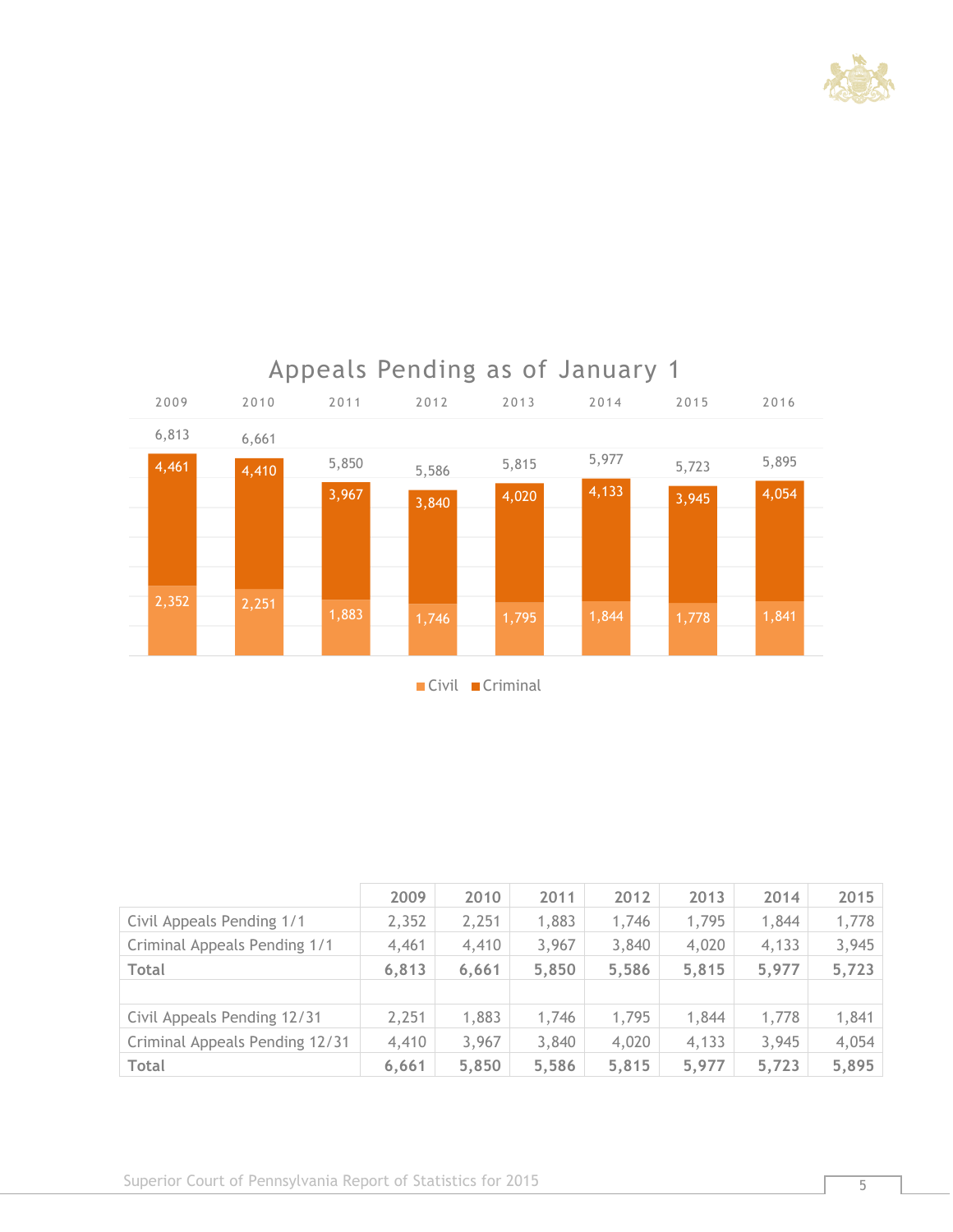![](_page_6_Picture_0.jpeg)

![](_page_6_Figure_1.jpeg)

Concluded Filed - Net

|                               | 2009  | 2010  | 2011  | 2012   | 2013   | 2014  | 2015   |
|-------------------------------|-------|-------|-------|--------|--------|-------|--------|
| Civil Appeals Filed           | 3,302 | 3,100 | 3,133 | 3,063  | 3,118  | 3,036 | 3,209  |
| <b>Criminal Appeals Filed</b> | 4,867 | 4,550 | 4,542 | 4,744  | 4,851  | 4,875 | 4,953  |
| <b>Total</b>                  | 8,169 | 7,650 | 7,675 | 7,807  | 7,969  | 7,911 | 8,162  |
|                               |       |       |       |        |        |       |        |
| Civil Appeals Concluded       | 3,403 | 3,468 | 3,270 | 3,014  | 3,069  | 3,102 | 3,146  |
| Criminal Appeals Concluded    | 4,918 | 4,993 | 4,669 | 4,564  | 4,738  | 5,063 | 4,844  |
| <b>Total</b>                  | 8,321 | 8,461 | 7,939 | 7,578  | 7,807  | 8,165 | 7,990  |
|                               |       |       |       |        |        |       |        |
| <b>Net</b>                    | 152   | 811   | 264   | $-229$ | $-162$ | 254   | $-172$ |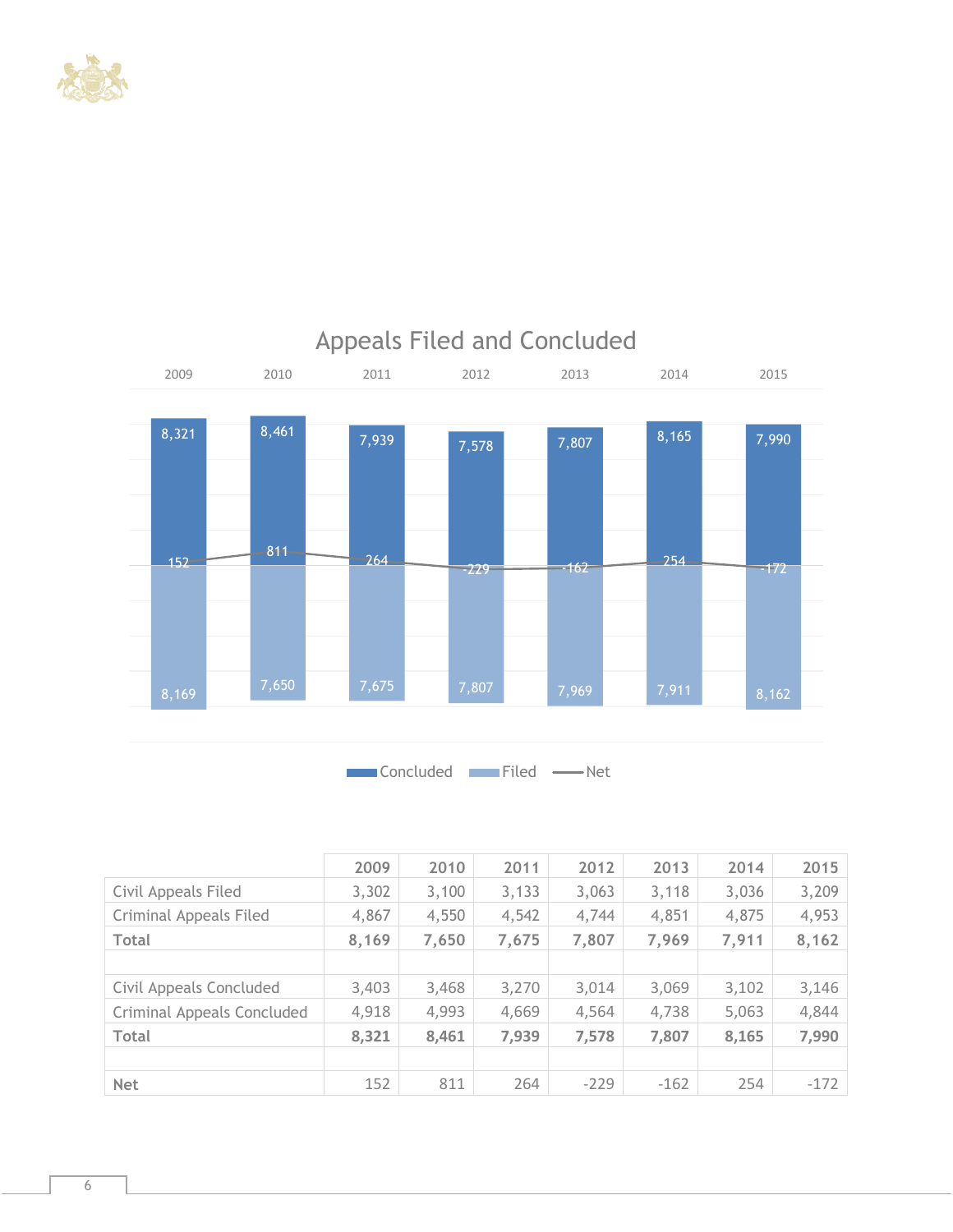![](_page_7_Picture_0.jpeg)

![](_page_7_Figure_1.jpeg)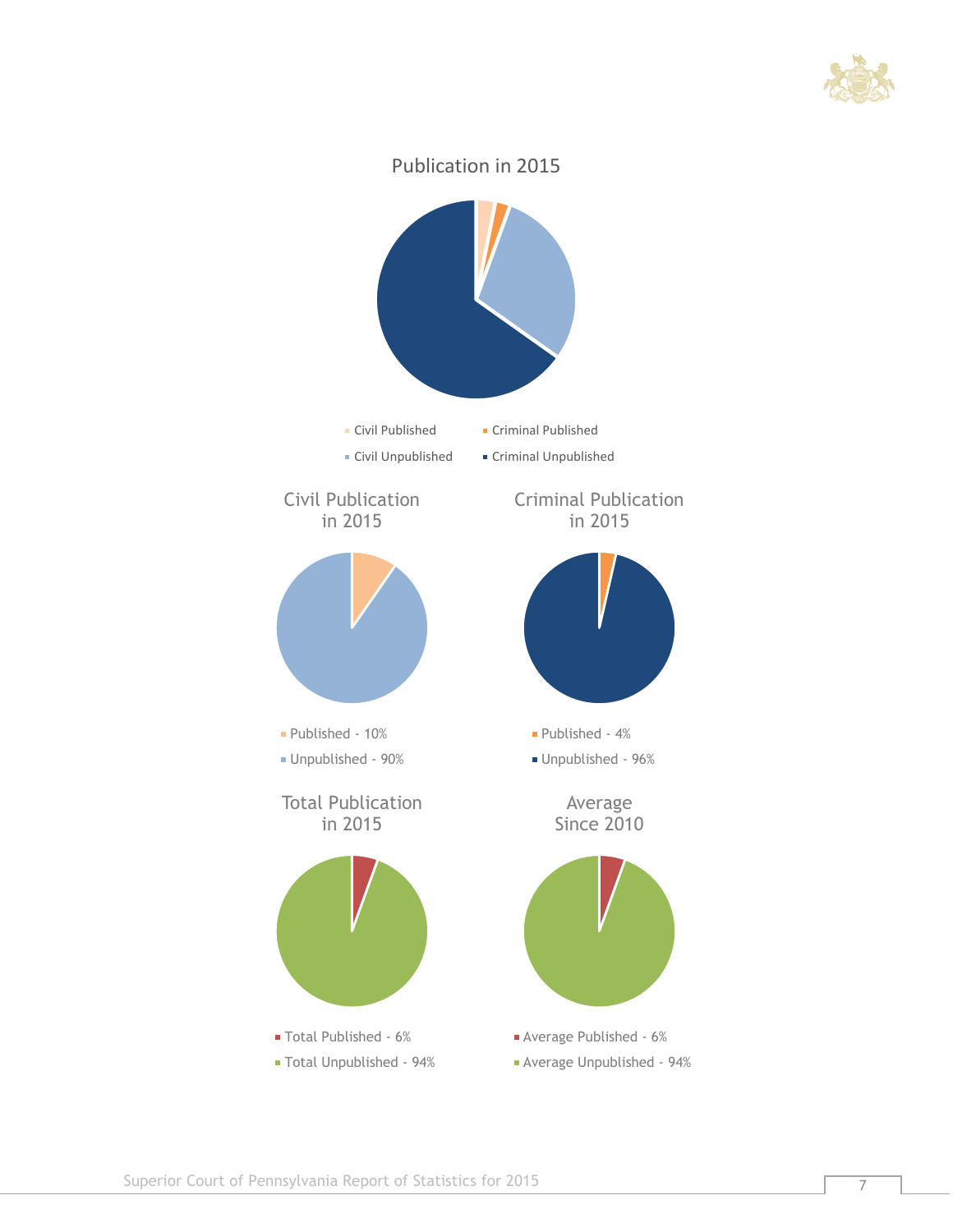![](_page_8_Picture_0.jpeg)

![](_page_8_Figure_1.jpeg)

## Share of Published Decisions among Filed Decisions

|                           | 2009  | 2010  | 2011  | 2012  | 2013  | 2014  | 2015  |
|---------------------------|-------|-------|-------|-------|-------|-------|-------|
| Civil Published           | 144   | 122   | 137   | 138   | 141   | 159   | 155   |
| <b>Criminal Published</b> | 118   | 117   | 141   | 139   | 185   | 132   | 119   |
| <b>Total Published</b>    | 262   | 239   | 278   | 277   | 326   | 291   | 274   |
|                           |       |       |       |       |       |       |       |
| Civil Unpublished         | 1,537 | 1,678 | 1,600 | 1,439 | 1,374 | 1,520 | 1,448 |
| Criminal Unpublished      | 3,585 | 3,600 | 3,279 | 3,173 | 3,160 | 3,446 | 3,224 |
| <b>Total Unpublished</b>  | 5,122 | 5,278 | 4,879 | 4,612 | 4,534 | 4,966 | 4,672 |
|                           |       |       |       |       |       |       |       |
| <b>Total Filed</b>        | 5,384 | 5,517 | 5,157 | 4,889 | 4,860 | 5,257 | 4,946 |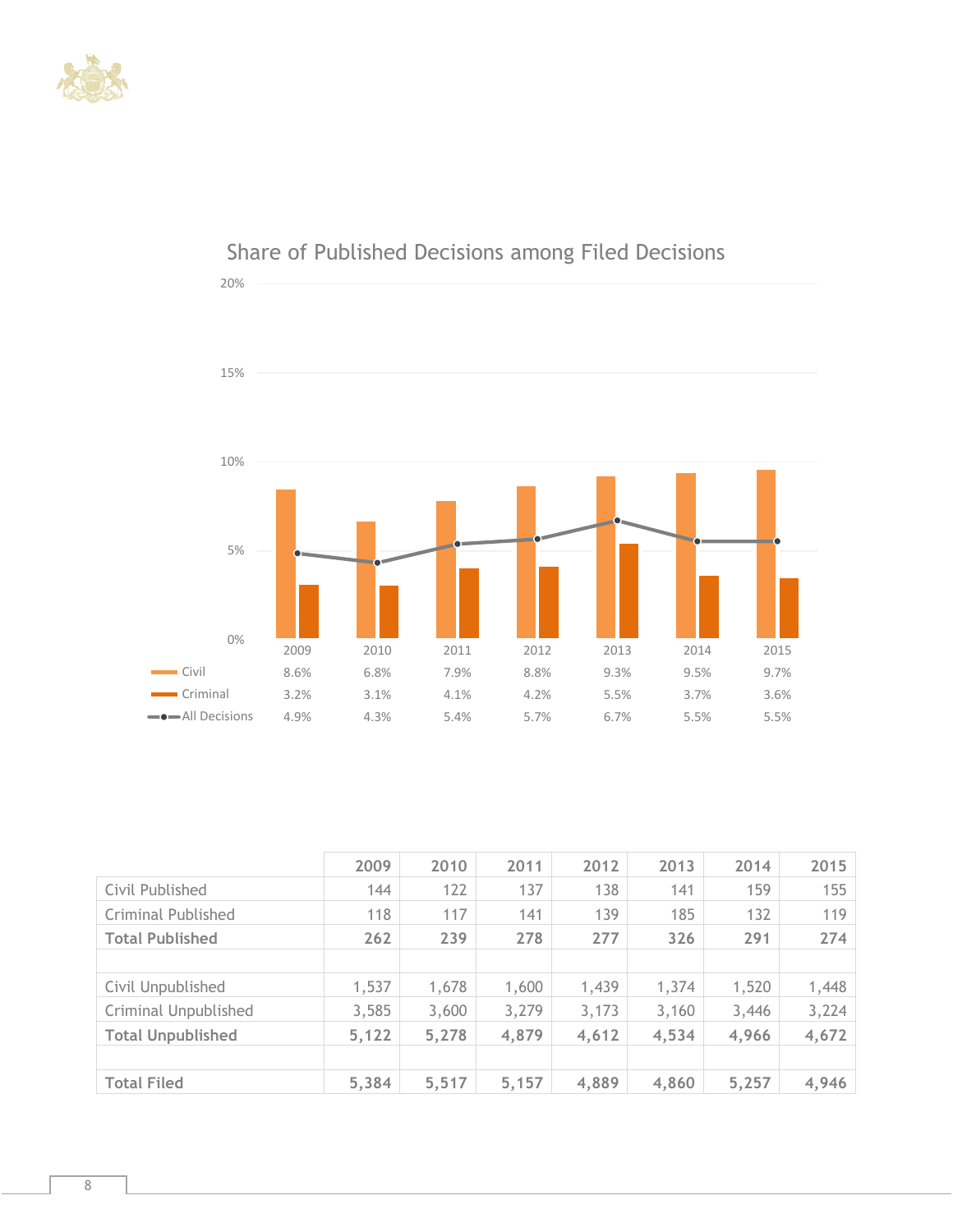![](_page_9_Picture_0.jpeg)

# Dispositions by Type in 2015

![](_page_9_Figure_2.jpeg)

# Number of Dispositions by Year

![](_page_9_Figure_4.jpeg)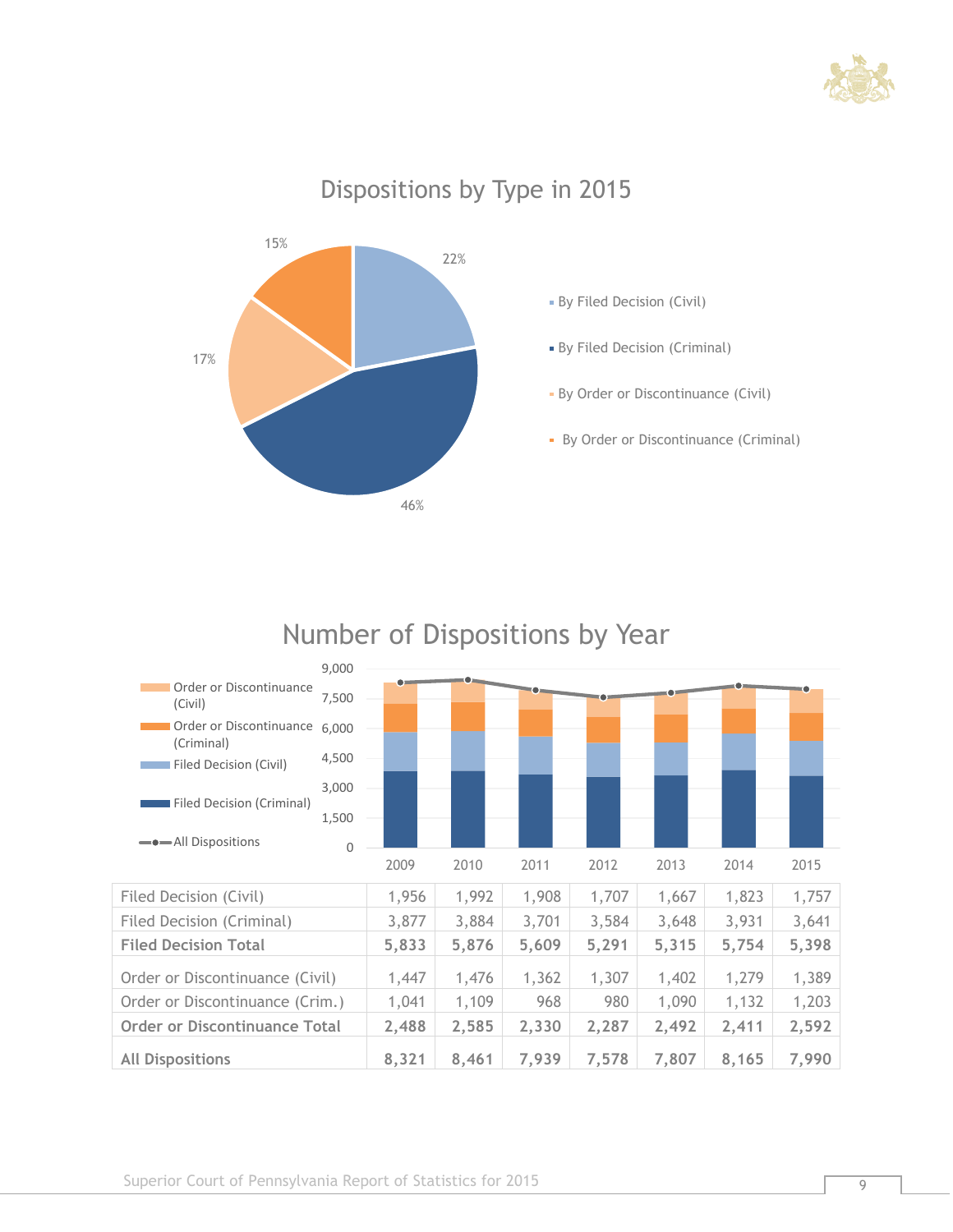![](_page_10_Picture_0.jpeg)

# Median Number of Days to Disposition for Appeals Concluded in 2015

![](_page_10_Figure_2.jpeg)

From Docket Date for all Appeals

![](_page_10_Figure_4.jpeg)

#### Docket Date to Disposition by Filed Decision

![](_page_10_Figure_6.jpeg)

Docket Date to Disposition by Order or Discontinuance

![](_page_10_Figure_8.jpeg)

#### Certified Record Filing Date to Filed Decision

![](_page_10_Figure_10.jpeg)

#### From Filing Date of Last Brief

![](_page_10_Figure_12.jpeg)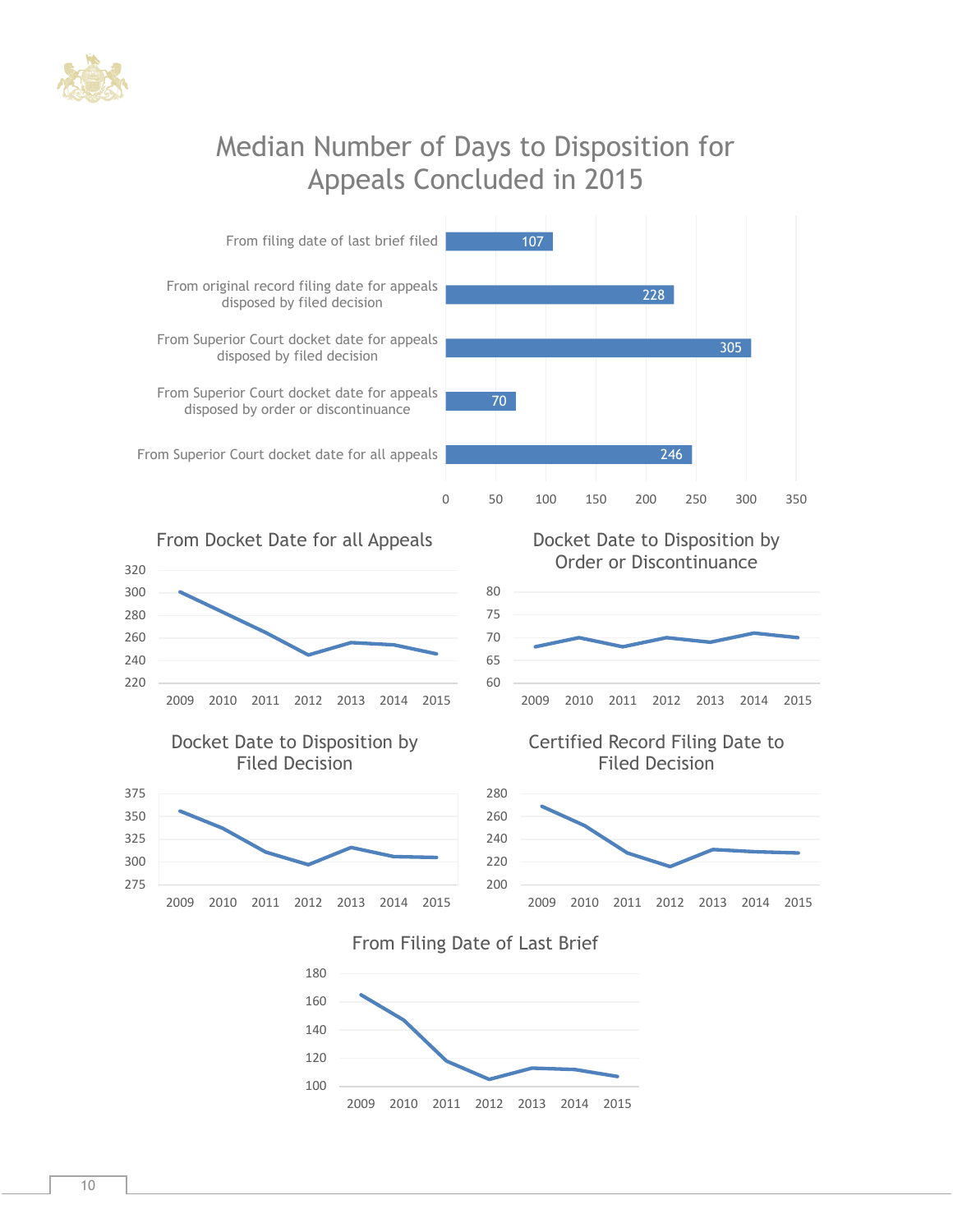![](_page_11_Picture_0.jpeg)

![](_page_11_Figure_1.jpeg)

# Filed Decisions per Judge per Year

# Number of Appeals by County

| Adams           | 30       | Clinton        | 27  | Lackawanna     | 141   | Pike         | 43    |
|-----------------|----------|----------------|-----|----------------|-------|--------------|-------|
| Allegheny       | 769      | Columbia       | 25  | Lancaster      | 230   | Potter       | 21    |
| Armstrong       | 17       | Crawford       | 34  | Lawrence       | 50    | Schuylkill   | 66    |
| Beaver          | 44       | Cumberland     | 122 | Lebanon        | 93    | Snyder       | 14    |
| Bedford         | 17       | <b>Dauphin</b> | 283 | Lehigh         | 223   | Somerset     | 29    |
| <b>Berks</b>    | 211      | Delaware       | 371 | Luzerne        | 199   | Sullivan     | 3     |
| <b>Blair</b>    | 64       | <b>Elk</b>     | 16  | Lycoming       | 113   | Susquehanna  | 24    |
| <b>Bradford</b> | 47       | Erie           | 218 | McKean         | 21    | Tioga        | 4     |
| <b>Bucks</b>    | 211      | Favette        | 120 | Mercer         | 48    | Union        | 19    |
| <b>Butler</b>   | 74       | Forest         | 4   | Mifflin        | 11    | Venango      | 29    |
| Cambria         | 79       | Franklin       | 104 | Monroe         | 121   | Warren       | 16    |
| Cameron         | $\Omega$ | Fulton         | 11  | Montgomery     | 400   | Washington   | 79    |
| Carbon          | 19       | Greene         | 39  | Montour        | 9     | Wavne        | 34    |
| Centre          | 154      | Huntingdon     | 36  | Northampton    | 138   | Westmoreland | 117   |
| Chester         | 244      | Indiana        | 20  | Northumberland | 23    | Wyoming      | 16    |
| Clarion         | 16       | Jefferson      | 45  | Perry          | 21    | York         | 242   |
| Clearfield      | 47       | Juniata        | 6   | Philadelphia   | 2.041 | <b>TOTAL</b> | 8.162 |
|                 |          |                |     |                |       |              |       |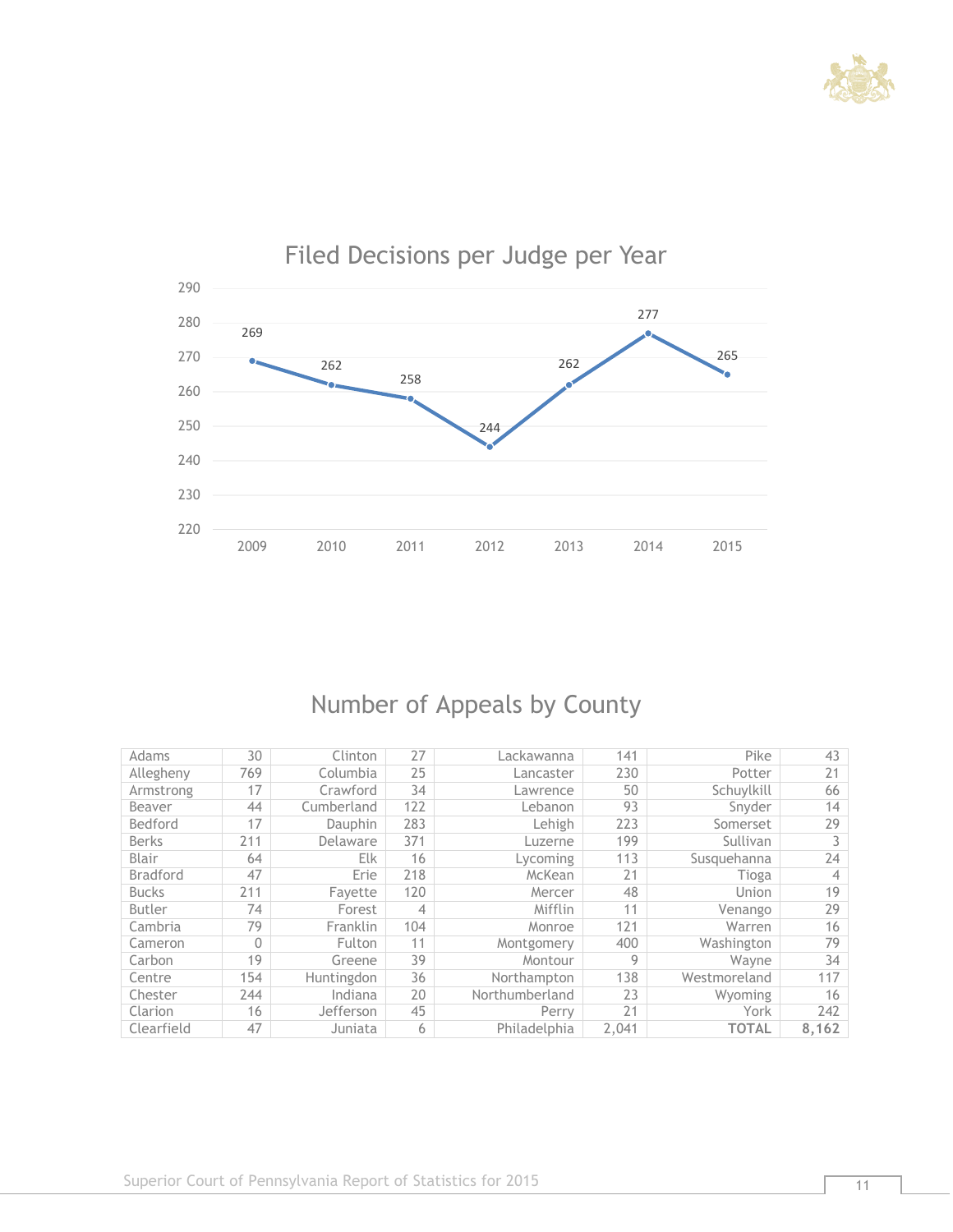![](_page_12_Picture_0.jpeg)

![](_page_12_Figure_1.jpeg)

# Superior Court Treatment in Filed Decisions in 2015

| $\blacksquare$ Affirm | • Reverse | • Affirm in Part Reverse in Part | <b>Quash Dismiss or Transfer</b> |
|-----------------------|-----------|----------------------------------|----------------------------------|
|-----------------------|-----------|----------------------------------|----------------------------------|

|                                                  | 2009     | 2010           | 2011     | 2012  | 2013     | 2014     | 2015           |
|--------------------------------------------------|----------|----------------|----------|-------|----------|----------|----------------|
| Affirmed (Published)                             | 156      | 136            | 183      | 180   | 254      | 175      | 153            |
| Affirmed (Unpublished)                           | 4,402    | 4,507          | 4,259    | 4,030 | 3,978    | 4,419    | 4,023          |
| <b>Affirm Total</b>                              | 4,558    | 4,643          | 4,442    | 4,210 | 4,232    | 4,594    | 4,176          |
|                                                  |          |                |          |       |          |          |                |
| Reversed (Published)                             | 120      | 98             | 98       | 102   | 103      | 119      | 113            |
| Reversed (Unpublished)                           | 673      | 646            | 629      | 523   | 521      | 629      | 632            |
| <b>Reverse Total</b>                             | 793      | 744            | 727      | 625   | 624      | 748      | 745            |
|                                                  |          |                |          |       |          |          |                |
| Affirmed in Part, Reversed in Part (Published)   | 22       | 22             | 26       | 23    | 32       | 26       | 40             |
| Affirmed in Part, Reversed in Part (Unpublished) | 204      | 198            | 189      | 160   | 162      | 159      | 229            |
| Affirmed in Part, Reversed in Part Total         | 226      | 220            | 215      | 183   | 194      | 185      | 269            |
|                                                  |          |                |          |       |          |          |                |
| Quashed, Dismissed, Transferred (Published)      | 4        | $\overline{4}$ | 12       | 4     | 9        | 10       | 11             |
| Quashed, Dismissed, Transferred (Unpublished)    | 238      | 257            | 212      | 264   | 249      | 210      | 182            |
| Quashed, Dismissed, Transferred Total            | 242      | 261            | 224      | 268   | 258      | 220      | 193            |
|                                                  |          |                |          |       |          |          |                |
| Other (Published)                                | $\Omega$ | $\Omega$       | $\Omega$ | 2     | $\Omega$ | $\Omega$ | $\overline{2}$ |
| Other (Unpublished)                              | 14       | 8              | 1        | 3     | 7        | 7        | 13             |
| <b>Other Total</b>                               | 14       | 8              | 1        | 5     | 7        | 7        | 15             |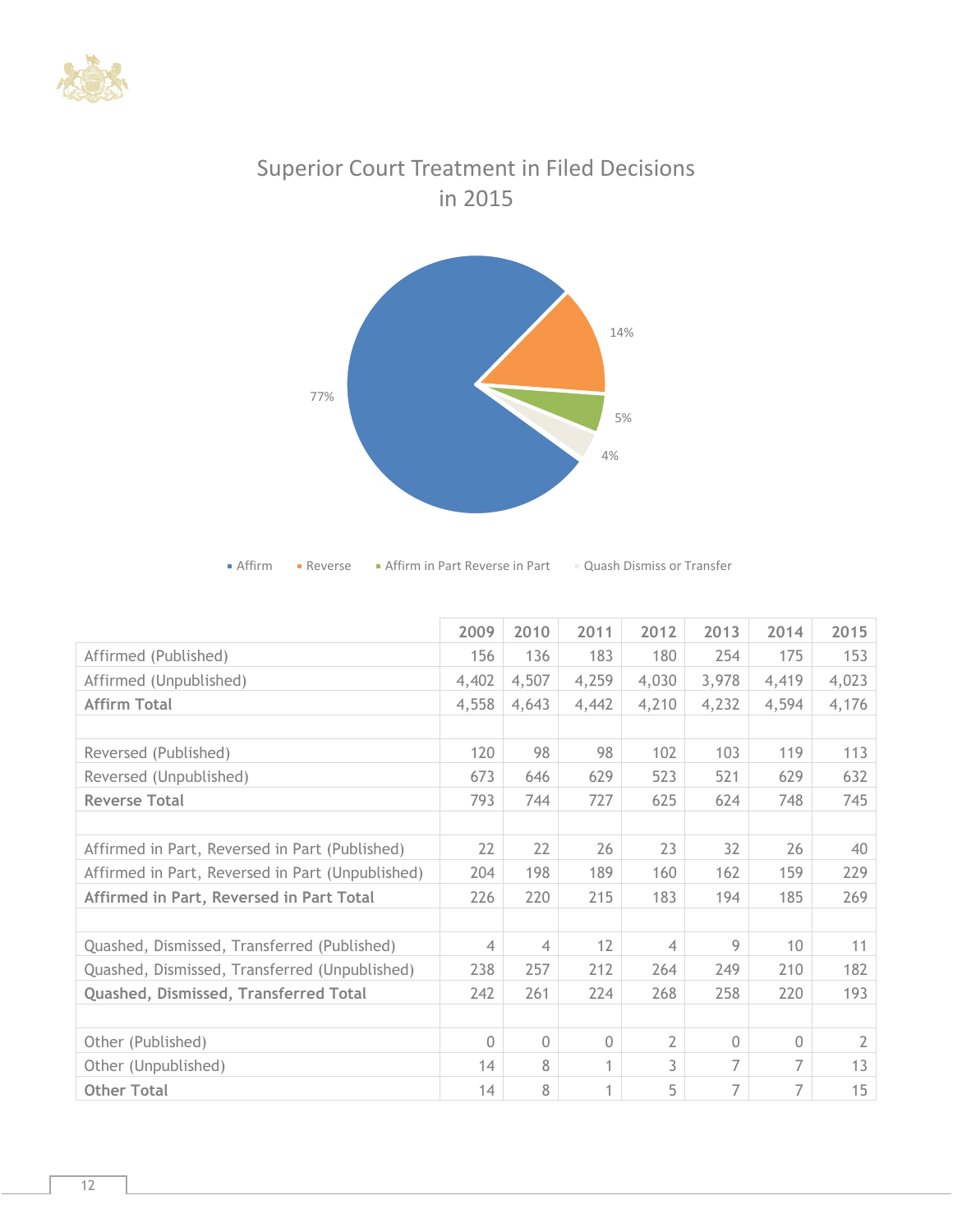![](_page_13_Picture_0.jpeg)

![](_page_13_Figure_1.jpeg)

| Treatment                            | <b>Number</b> | Percent |
|--------------------------------------|---------------|---------|
| Denied                               | 432           | 84%     |
| Untimely or Moot                     | 41            | 8%      |
| <b>Granted Reargument</b>            | 21            | 4%      |
| <b>Granted Panel Reconsideration</b> | 20            | 4%      |
| Withdrawn                            | 2             | 0%      |
| Total                                | 516           | 100%    |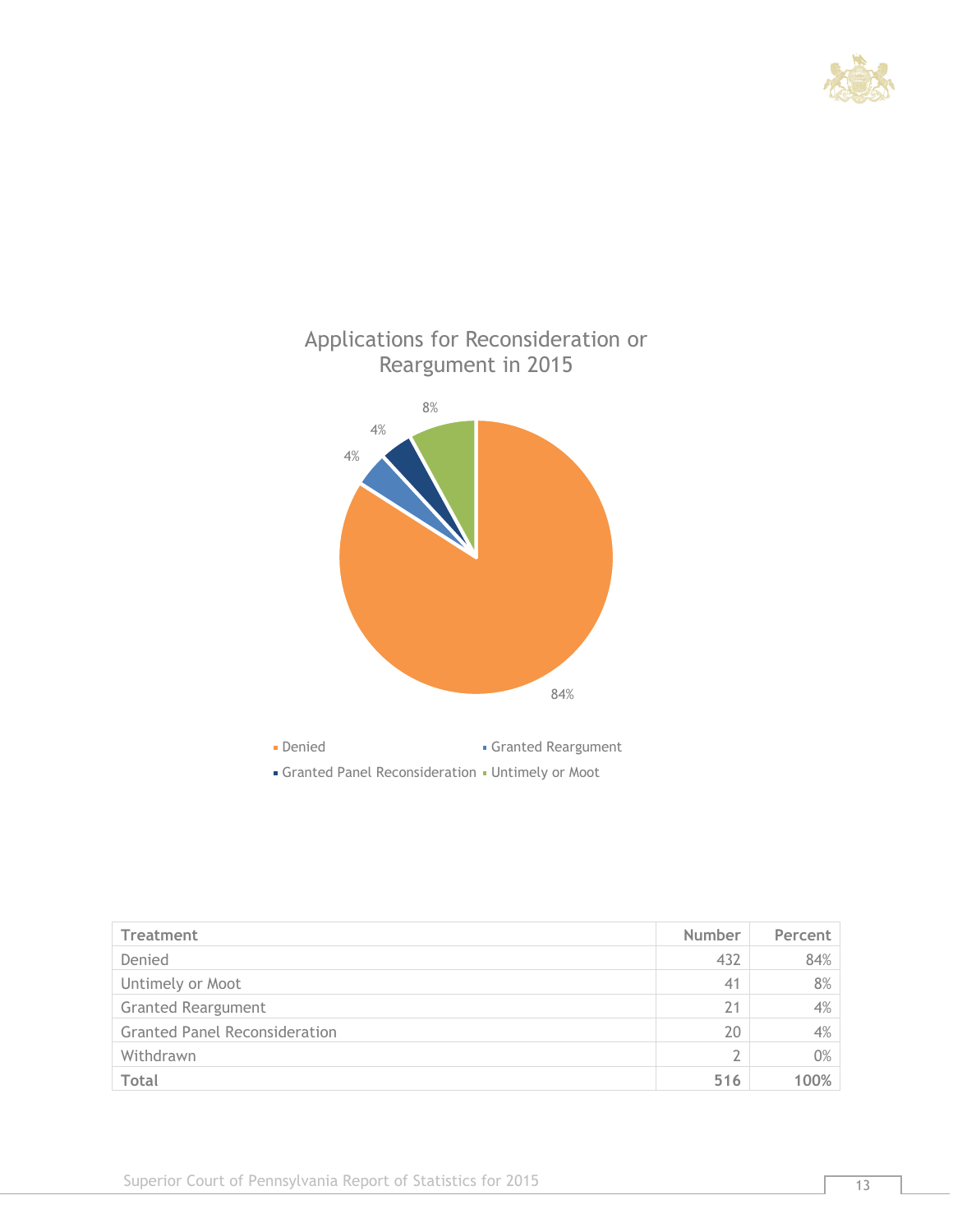![](_page_14_Picture_0.jpeg)

# Supreme Court Treatment of Petitions for Allowance of Appeal in 2015

![](_page_14_Figure_2.jpeg)

| <b>Petitions for Allowance of Appeal</b> | 2009  | 2010  | 2011  | 2012  | 2013  | 2014  | 2015  |
|------------------------------------------|-------|-------|-------|-------|-------|-------|-------|
| Total                                    | 2,078 | 2,097 | 2,078 | 1,947 | 2,026 | 1,923 | 1,895 |
| Granted                                  | 51    | 48    | 53    | 42    | 59    | 39    | 38    |
| Denied                                   | 1,727 | 1,932 | 2,136 | 1,741 | 1,999 | 1,954 | 1,867 |
| Voided                                   | 5     | 9     | 6     | 5     | 6     | 5     |       |
| <b>Other Disposition</b>                 | 55    | 89    | 103   | 55    | 54    | 93    | 45    |
| Open                                     | 1,003 | 1,187 | 908   | 1,013 | 892   | 632   | 405   |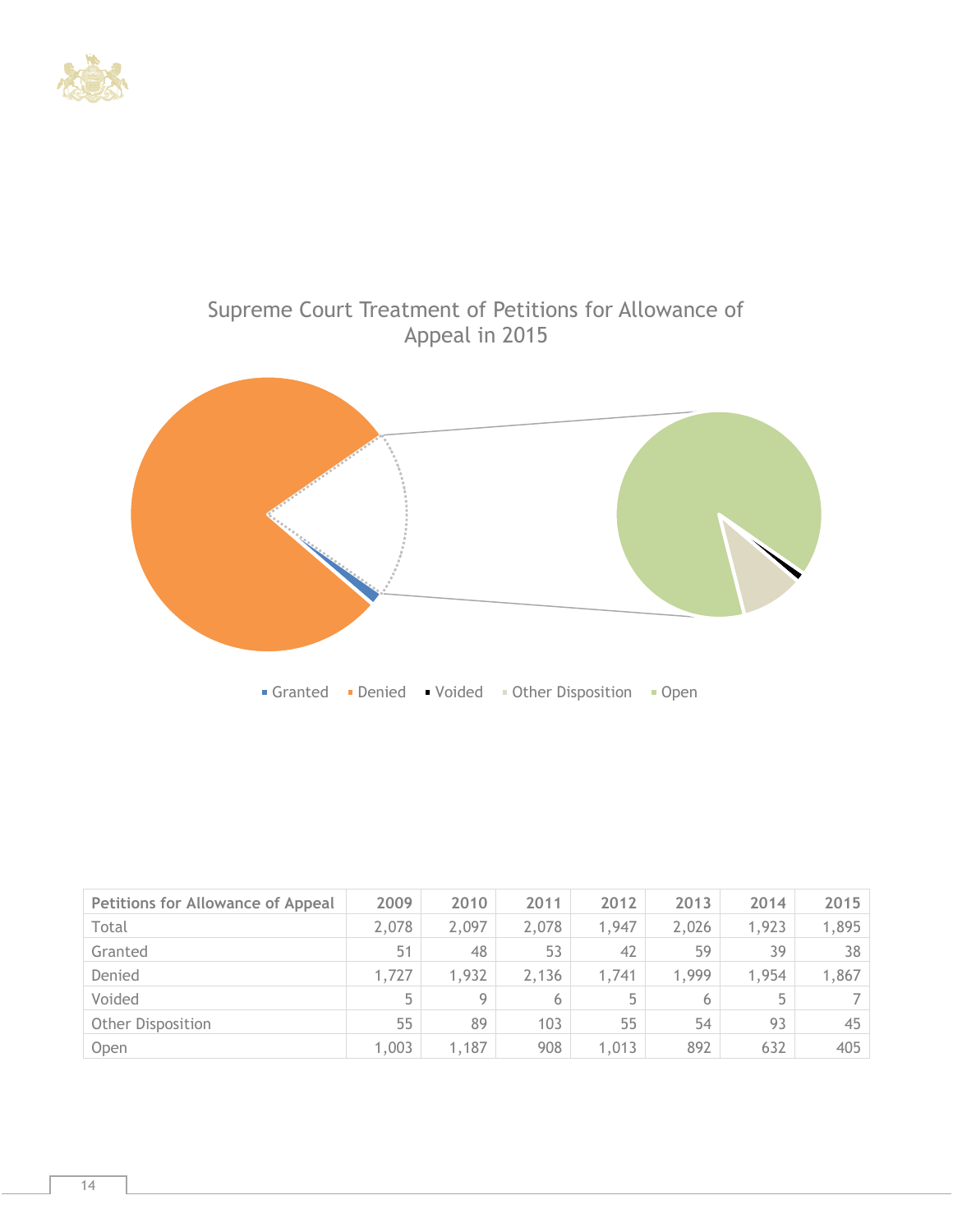![](_page_15_Picture_0.jpeg)

![](_page_15_Figure_1.jpeg)

| <b>Disposition</b> | 2009 | 2010 | 2011 | 2012 | 2013 | 2014 | 2015 |
|--------------------|------|------|------|------|------|------|------|
| Reversed           | 28   | 20   |      | 23   | 28   | 25   | 36   |
| Affirmed           | 35   | 18   | 18   | 27   | 26   | 28   | 18   |
| Other*             | 14   | 10   | 25   | 25   | 22   | 26   | 30   |
| Total              | 77   | 48   | 64   | 75   | 76   | 79   | 84   |

\*Includes affirmed/reversed, dismissed, improvidently granted, vacated and withdrawn.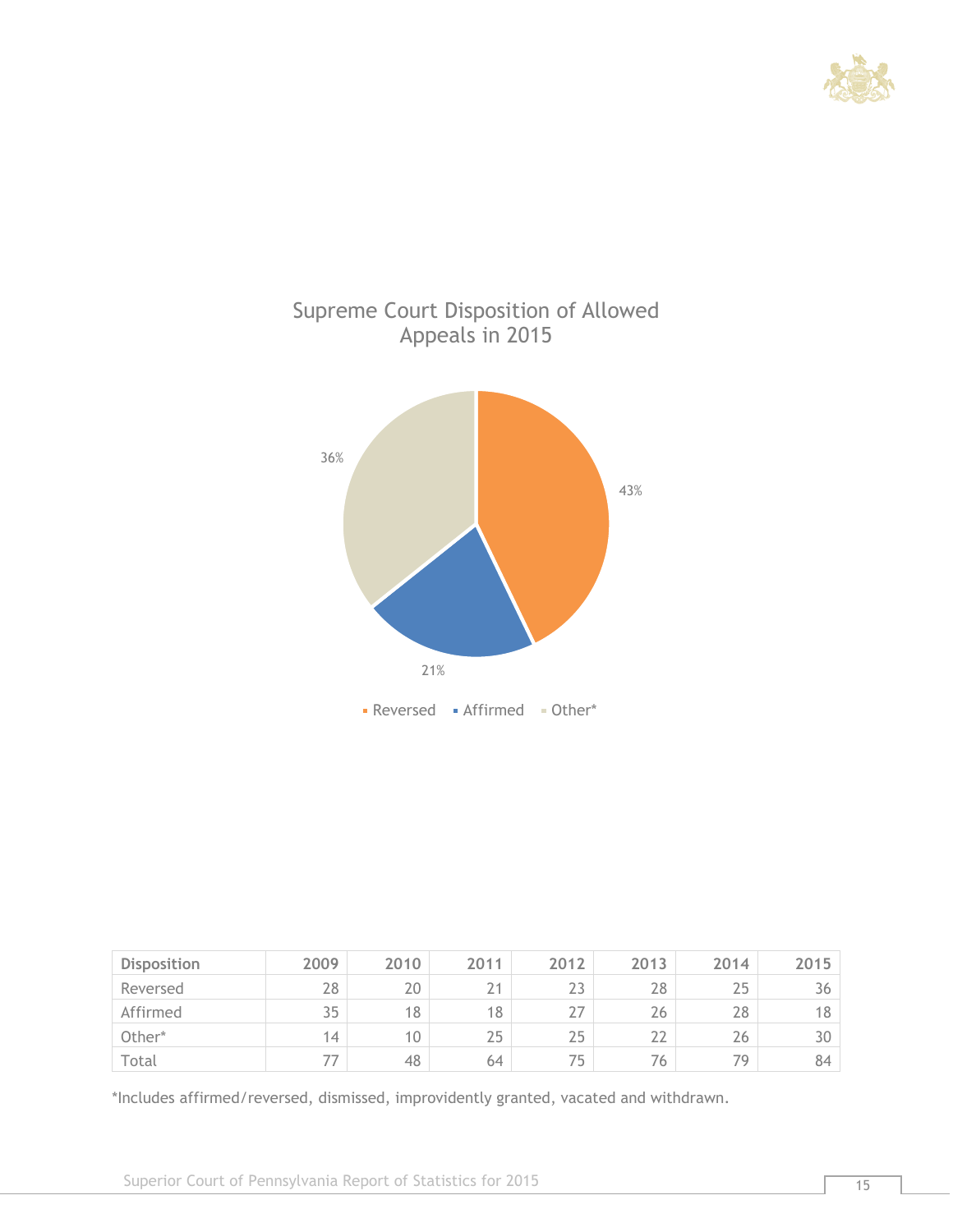![](_page_16_Picture_0.jpeg)

![](_page_16_Figure_1.jpeg)

# Composition of Districts

Western District ● Pittsburgh

Allegheny, Armstrong, Beaver, Bedford, Blair, Butler, Cambria, Cameron, Clarion, Clearfield, Crawford, Elk, Erie, Fayette, Forest, Greene, Indiana, Jefferson, Lawrence, McKean, Mercer, Potter, Somerset, Venango, Warren, Washington, Westmoreland

Middle District **Harrisburg** 

Adams, Berks, Bradford, Centre, Clinton, Columbia, Cumberland, Dauphin, Franklin, Fulton, Huntingdon, Juniata, Lackawanna, Lancaster, Lebanon, Luzerne, Lycoming, Mifflin, Montour, Northumberland, Perry, Schuylkill, Snyder, Sullivan, Susquehanna, Tioga, Union, Wyoming, York

Eastern District ● Philadelphia

Bucks, Carbon, Chester, Delaware, Lehigh, Monroe, Montgomery, Northampton, Philadelphia, Pike, Wayne